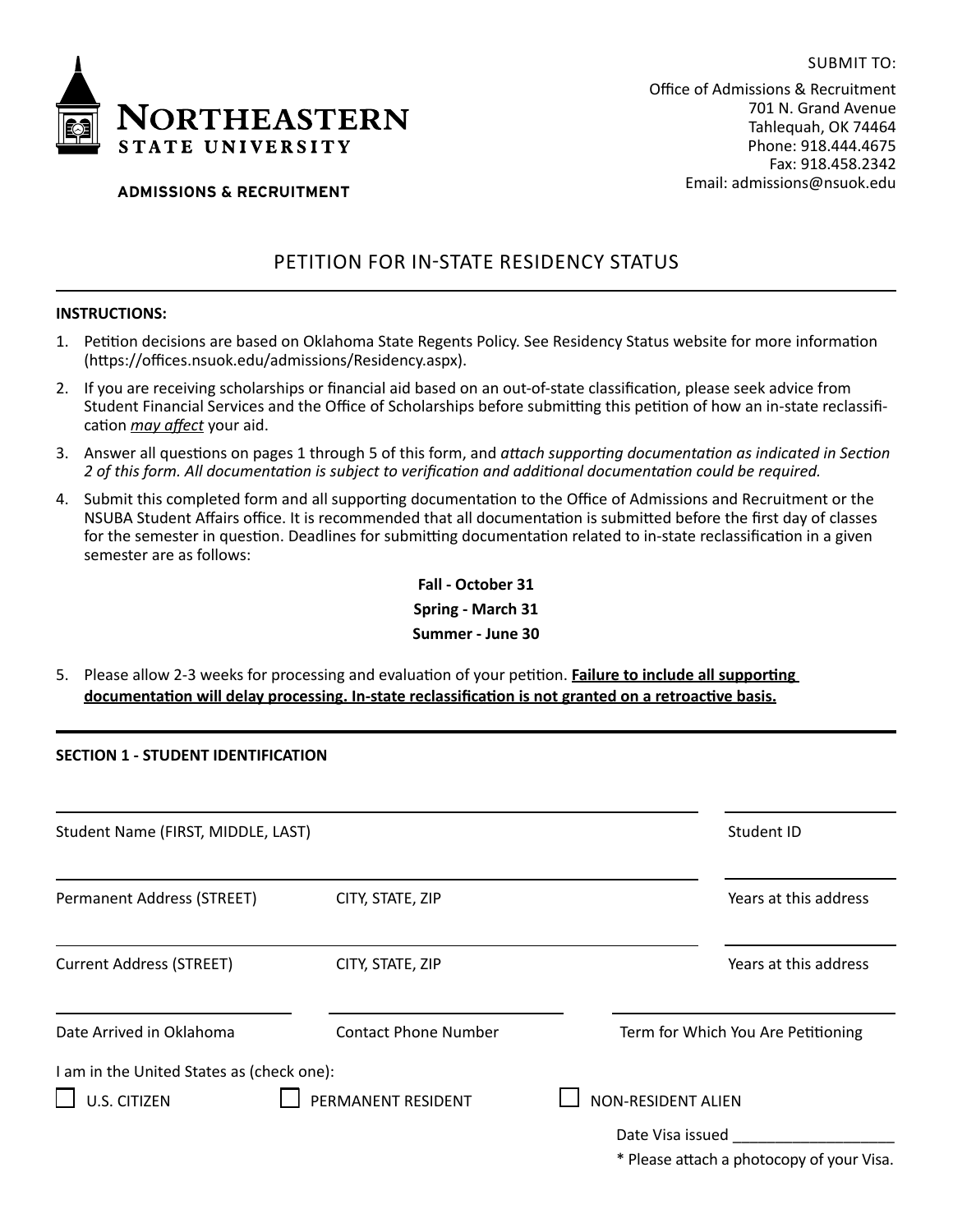# **SECTION 2 - RECLASSIFICATION RATIONALE**

Check the box/boxes below that best fit your circumstances, and attach all documentation that applies. Additional documentation that further supports your in-state status is welcome and encouraged.

| <b>Select</b> |    | <b>Reclassification Rationale</b>                                                                                                                                                                                                                                                                                              |                          | <b>Suggested Supporting Documentation</b>                                                                                                                                                                                                                                                                                                                                                                                                                                                                         |
|---------------|----|--------------------------------------------------------------------------------------------------------------------------------------------------------------------------------------------------------------------------------------------------------------------------------------------------------------------------------|--------------------------|-------------------------------------------------------------------------------------------------------------------------------------------------------------------------------------------------------------------------------------------------------------------------------------------------------------------------------------------------------------------------------------------------------------------------------------------------------------------------------------------------------------------|
|               |    | A. I graduated from an Oklahoma high school<br>and resided in Oklahoma with a parent or<br>legal guardian for at least two years prior to<br>graduation from high school, and have not<br>established domicile in another state.<br>(3.17.3 E)                                                                                 |                          | Parent/guardian's Federal Income Tax Return form 1040 OR<br>legal documentation of custody or guardianship<br>Parent/guardian's Oklahoma State Income Tax Return form<br>511<br>Official Oklahoma high school transcript<br>(If not a U.S. citizen) documentation of parent/guardian's<br>immigration status OR completed and notarized<br>Affidavit of Intent                                                                                                                                                    |
|               | В. | I am a dependent person and my parent or<br>legal guardian (who is a U.S. citizen or lawful<br>permanent resident) has lived continuously<br>in Oklahoma for at least 12 months, and has<br>established domicile in Oklahoma. (3.17.4 A)                                                                                       |                          | Parent/guardian's most recent Federal Income Tax<br>Return form 1040 OR legal documentation of custody or<br>guardianship<br>Proof of parent/guardian's Oklahoma domicile (ex: most<br>recent Oklahoma State Income Tax Return form 511;<br>Oklahoma mortgage statement or lease agreement spanning<br>at least 12 months)<br>(If not a U.S. citizen) documentation of parent/guardian's<br>immigration status                                                                                                    |
|               | C. | I am a dependent person and my parent or<br>legal guardian has come to Oklahoma to<br>work full-time or practice a profession on a<br>full- time basis. (3.17.8 and 3.17.4 A)                                                                                                                                                  |                          | Parent/guardian's most recent Federal Income Tax<br>Return form 1040 OR legal documentation of custody of<br>guardianship<br>Proof of parent/guardian's Oklahoma domicile (Oklahoma<br>mortgage statement or lease agreement)<br>Current letter from parent/guardian's employer on company<br>letterhead that is dated, signed by a company official,<br>indicates date of hire, and clarifies full-time<br>employment status<br>(If not a U.S. citizen) documentation of parent/guardian's<br>immigration status |
|               |    | D. I am an independent person, am a U.S.<br>citizen or lawful permanent resident, have<br>lived continuously in Oklahoma for at least<br>12 continuous months (not attending a<br>higher education institution on more<br>than a half-time basis), and have established<br>domicile in Oklahoma.<br>(3.17.4 D and 3.17.3 C)    | $\overline{\phantom{a}}$ | Most recent Federal Income Tax Return form 1040<br>Proof of Oklahoma domicile (Oklahoma State Income Tax<br>Return form 511; Oklahoma mortgage statement or lease<br>agreement spanning at least 12 months)<br>Documentation of self-support while living in Oklahoma<br>(If not a U.S. citizen) documentation of immigration status                                                                                                                                                                              |
|               | Ε. | I am an independent person OR I am the<br>spouse of a person that has come to Okla-<br>homa to work full-time or to practice a<br>profession on a full-time basis. (3.17.8)                                                                                                                                                    |                          | Most recent Federal Income Tax Return form 1040<br>Proof of Oklahoma domicile (Oklahoma State Income Tax<br>Return form 511; Oklahoma mortgage statement or lease<br>agreement)<br>Current letter from employer on company letterhead that is<br>dated, signed by a company official, indicates date of hire,<br>and clarifies full-time employment status; OR other proof of<br>full-time employment in Oklahoma<br>If not U.S. citizen) documentation of immigration status                                     |
|               | F. | I married an individual who has already<br>established Oklahoma domicile and is<br>recognized as in-state for tuition purposes.<br>$(3.17.3)$ F)                                                                                                                                                                               | $\overline{\phantom{a}}$ | Copy of marriage license<br>Spouse's Oklahoma State Income Tax Return form 511 OR<br>other proof of spouse's in-state status<br>Copy of current Oklahoma mortgage statement or<br>lease agreement<br>(If not a U.S. citizen) documentation of spouse's immigration<br>status                                                                                                                                                                                                                                      |
|               |    | G. I am (or am the dependent of an individual)<br>on full-time, active duty status of more than<br>thirty (30) days with the uniformed services<br>(Army, Navy, Air Force, Marine Corps, Coast<br>Guard, National Oceanic and Atmospheric<br>Administration, and Public Health Service)<br>and stationed in Oklahoma. (3.17.7) |                          | Copy of member's current orders or letter from Oklahoma<br>commanding officer verifying member's full-time status in OK<br>If a dependent, parent/guardian's most recent Federal<br>Income Tax Return form 1040 or legal documentation of<br>custody or guardianship<br>Most recent military leave and earnings statement, (LES)                                                                                                                                                                                  |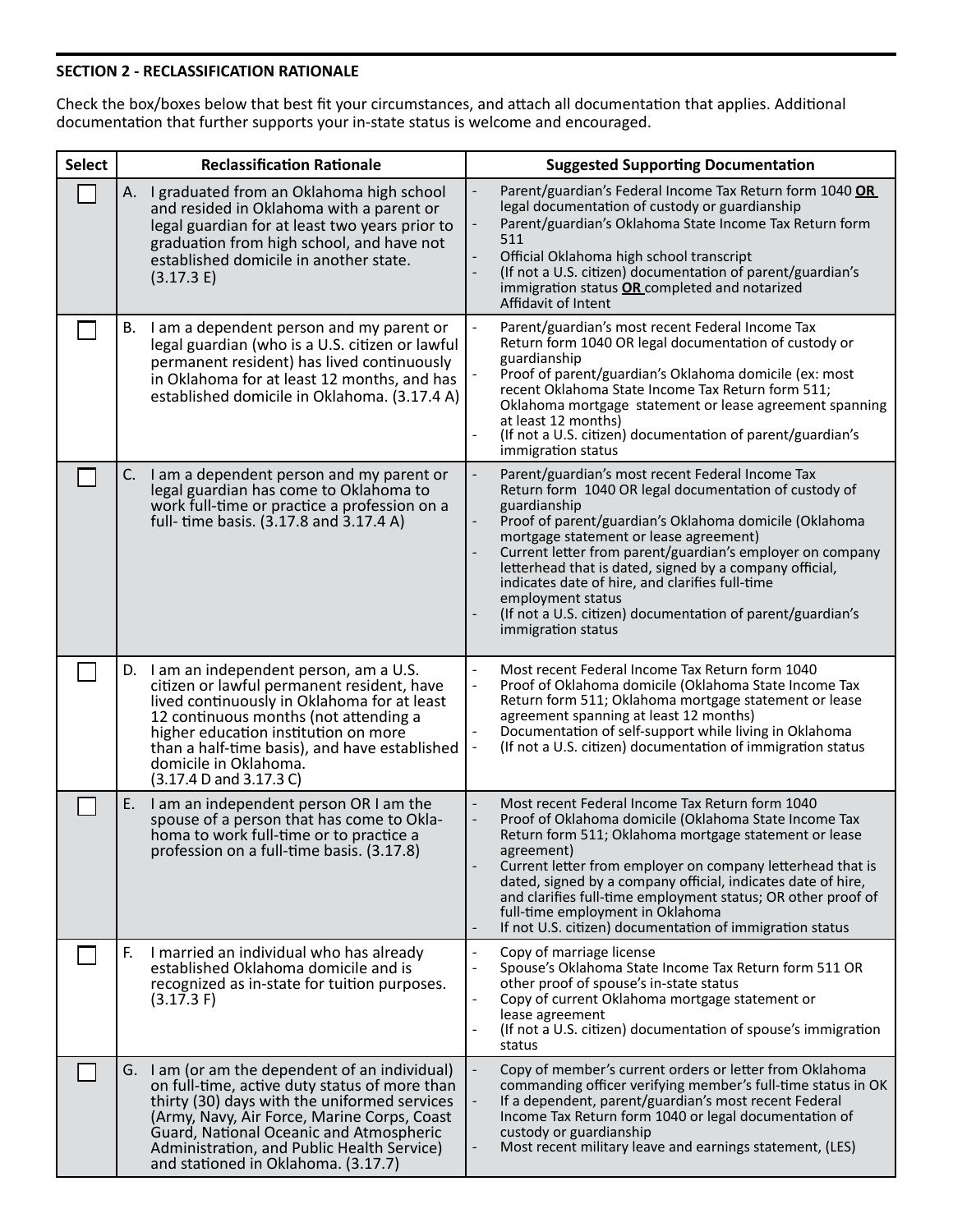| <b>Select</b> | <b>Reclassification Rationale</b>                                                                                                                                                                                                                                                                                                                                                                 | <b>Suggested Supporting Documentation</b>                                                                                                                                                                                                                                                                                                                                                                                                                                                                                    |  |  |
|---------------|---------------------------------------------------------------------------------------------------------------------------------------------------------------------------------------------------------------------------------------------------------------------------------------------------------------------------------------------------------------------------------------------------|------------------------------------------------------------------------------------------------------------------------------------------------------------------------------------------------------------------------------------------------------------------------------------------------------------------------------------------------------------------------------------------------------------------------------------------------------------------------------------------------------------------------------|--|--|
|               | I am the dependent of an individual<br>Н.<br>currently serving as a member of the<br>active uniformed services (Army, Navy, Air<br>Force, Marine Corps, Coast Guard, National<br>Oceanic and Atmospheric Administration,<br>and Public Health Service) of the United<br>States on full-time, active duty status of<br>more than thirty (30) days and Oklahoma is<br>my home of record. $(3.17.7)$ | Copy of member's current orders<br>Parent/guardian's most recent Federal Income Tax Return<br>form 1040 or legal documentation of custody or guardianship<br>Military documentation of parent's home of record<br>$\overline{\phantom{a}}$                                                                                                                                                                                                                                                                                   |  |  |
|               | Oklahoma is my military home of record. I<br>I.<br>have (or am the dependent of an individual<br>that has) been discharged or released from<br>a period of not fewer than ninety (90) days<br>of active, uniformed service. Discharge has<br>been less than five $(5)$ years. $(3.17.7)$                                                                                                          | Copy of DD-214 Certificate of Release or Discharge<br>Copy of dependent, parent/guardian's most recent Federal<br>Income Tax Return form 1040 or legal documentation of<br>custody or guardianship                                                                                                                                                                                                                                                                                                                           |  |  |
|               | I am (or am the dependent of an individual)<br>J.<br>that has been discharged or released from<br>a period of not fewer than ninety (90) days<br>of active, uniformed service. Discharge has<br>been less than five (5) years and Oklahoma<br>is NOT my home of record.                                                                                                                           | Copy of VA Certificate of Eligibility showing Chapter 30 or 33<br>benefit eligibility<br>Copy of DD-214 Certificate of Release or Discharge<br>Letter of Intent to establish Oklahoma as state of residency<br>Copy of a dependent, parent/guardian's most recent Federal<br>Income Tax Return form 1040 or legal documentation of<br>custody or guardianship<br>Proof of current residence in Oklahoma (mortgage statement<br>$\overline{\phantom{a}}$<br>or lease agreement; Oklahoma State Income Tax Return form<br>511) |  |  |
|               | I am the dependent of a Military Reserve<br>К.<br>member that has been on full-time active<br>duty status for more than thirty (30) days<br>and Oklahoma is the home of record.                                                                                                                                                                                                                   | Copy of Reserve member's current orders<br>$\overline{\phantom{a}}$<br>Parent/guardian's most recent Federal Income Tax Return<br>form 1040<br>Military documentation of parent's home of record                                                                                                                                                                                                                                                                                                                             |  |  |
|               | Other (please attach a separate document<br>L.<br>that explains your circumstances, and<br>include supporting documentation).                                                                                                                                                                                                                                                                     |                                                                                                                                                                                                                                                                                                                                                                                                                                                                                                                              |  |  |

# **SECTION 3 - HIGH SCHOOL INFORMATION**

| Name of High School                                                                                                        |                                                                                   |
|----------------------------------------------------------------------------------------------------------------------------|-----------------------------------------------------------------------------------|
| High School City, State                                                                                                    | <b>High School Graduation Date</b>                                                |
| SECTION 4 - PARENT/LEGAL GUARDIAN INFORMATION                                                                              |                                                                                   |
| Were you claimed as a dependent on anyone else's federal income tax return for at least the last year?<br>Yes<br><b>No</b> | If no, skip to section 5. If yes, please complete all information in this section |
| Parent/Legal Guardian Name                                                                                                 | Relationship to student                                                           |
| Parent/Legal Guardian Address                                                                                              | Years at this address                                                             |
| Claimed as a dependent on this parent/legal guardian's Federal tax return?                                                 | Yes<br>No                                                                         |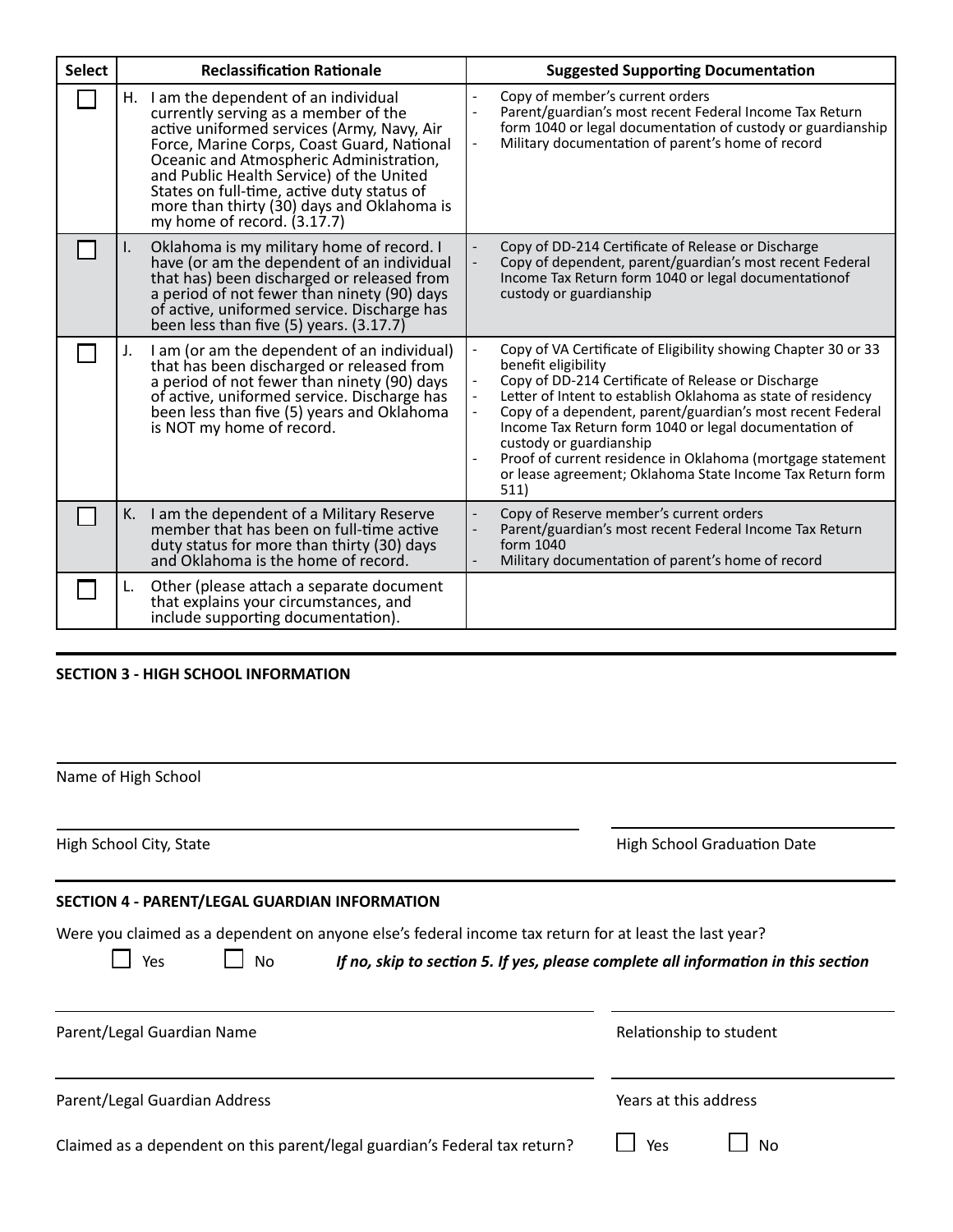## **SECTION 4 - PARENT/LEGAL GUARDIAN INFORMATION. . .** *Continued*

| Parent/Legal Guardian Name                                                                              | Relationship to student                                                            |
|---------------------------------------------------------------------------------------------------------|------------------------------------------------------------------------------------|
| Parent/Legal Guardian Address                                                                           | Years at this address                                                              |
| Claimed as a dependent on this parent/legal guardian's Federal tax return?                              | Yes<br>No                                                                          |
| My parent(s)/legal guardian(s) are in the United States as:<br>U.S. CITIZEN(S)<br>PERMANENT RESIDENT(S) | <b>NON-RESIDENT ALIEN</b>                                                          |
| <b>SECTION 5 - MARITAL STATUS</b>                                                                       |                                                                                    |
| Are you married? $\Box$ Yes<br>No                                                                       | If no, skip to Section 6. If yes, please complete all information in this section. |
| If yes, please provide spouse's full name:                                                              |                                                                                    |
| <b>U.S. CITIZEN</b><br>PERMANENT RESIDENT<br>My spouse is in the U.S. as:                               | <b>NON-RESIDENT ALIEN</b>                                                          |
| Has your spouse established in-state status in Oklahoma?   Ves<br><b>No</b>                             |                                                                                    |
| If yes, how long has your spouse lived in Oklahoma?                                                     |                                                                                    |
| Is your spouse employed full-time in Oklahoma? $\Box$ Yes<br><b>No</b>                                  | If yes, please enter spouse's employment<br>information in Section 6.              |

# **SECTION 6 - EMPLOYMENT. . .** IF STUDENT IS A DEPENDENT, LIST EMPLOYMENT OF STUDENT'S PARENT(S)/GUARDIAN(S)

List all employers for the past 2 years in chronological order (includes employment for you, your spouse, and your parent/guardian, as appropriate):

| <b>Employment Dates</b> |    | <b>Employer Name</b> | <b>City and State</b> | <b>Hours</b><br>Worked | Student,<br>Parent, or |
|-------------------------|----|----------------------|-----------------------|------------------------|------------------------|
| From                    | To |                      |                       | per Week               | Spouse                 |
|                         |    |                      |                       |                        |                        |
|                         |    |                      |                       |                        |                        |
|                         |    |                      |                       |                        |                        |
|                         |    |                      |                       |                        |                        |
|                         |    |                      |                       |                        |                        |

# List other sources of self-support/income:

# **SECTION 7 - INTENT**

Did you come to Oklahoma primarily to attend school at an institution for higher education?  $\Box$  Yes  $\Box$  No

Did you come to Oklahoma primarily to work full-time, practice a profession, or conduct a full-time business?

 $\Box$  Yes  $\Box$  No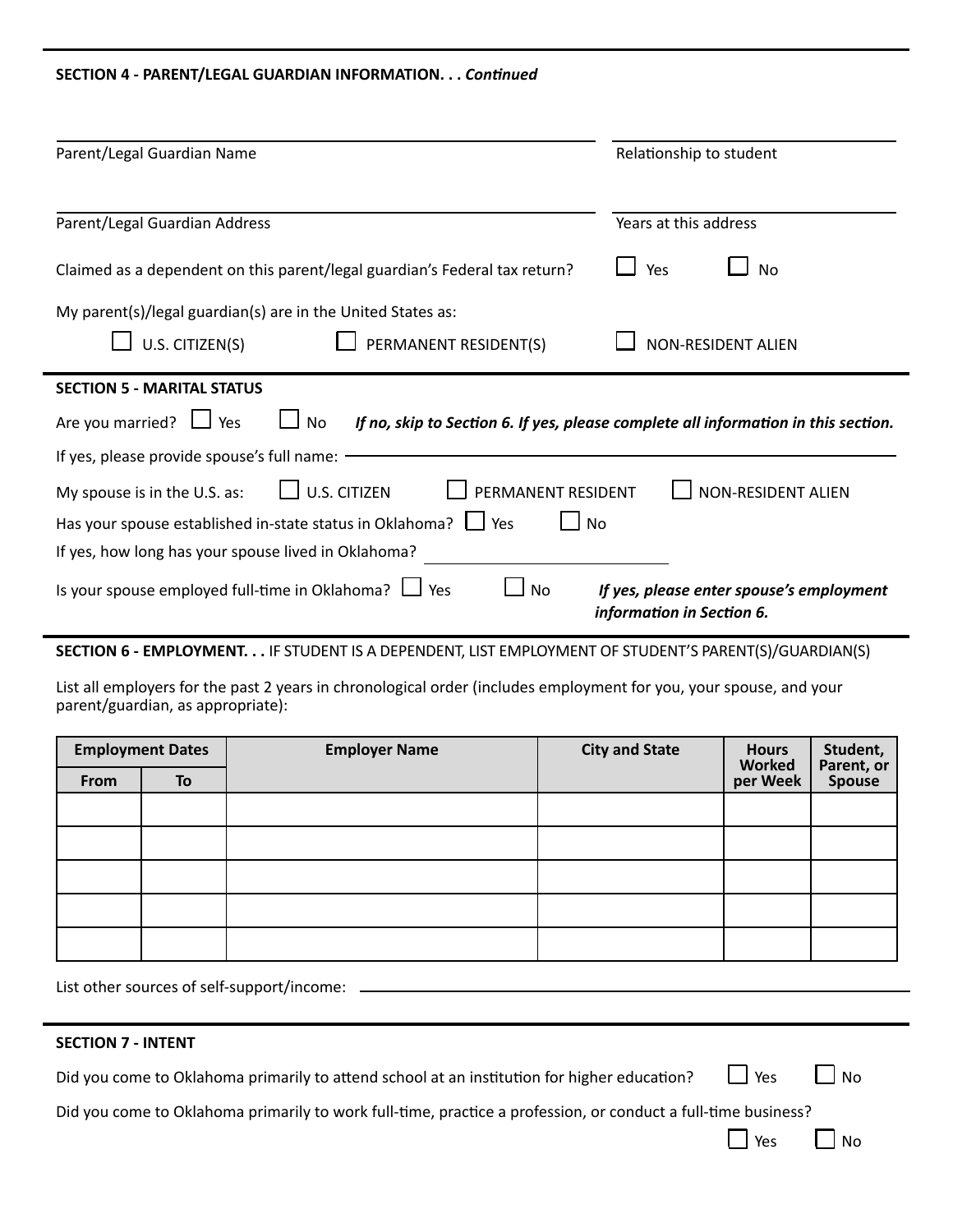## **SECTION 8 - EDUCATION**

List all colleges/universities attended by the student. Attach a separate page if necessary to list additional schools.

| <b>Enrollment Dates</b> |    | <b>College/University Name</b> | <b>City and State</b> | <b>Full Time or</b><br><b>Part Time</b>   | <b>Charged</b><br>Out of State                                |
|-------------------------|----|--------------------------------|-----------------------|-------------------------------------------|---------------------------------------------------------------|
| From                    | To |                                |                       |                                           | <b>Tuition</b>                                                |
|                         |    |                                |                       | $\square$ ft $\square$ pt                 | ly   In<br>$\mathcal{L}(\mathcal{A})$                         |
|                         |    |                                |                       | $\exists$ ft $\Box$ pt                    | $Y \bigsqcup N$<br>$\mathcal{L}(\mathcal{A})$                 |
|                         |    |                                |                       | $\Box$ ft $\Box$ pt                       | 1N<br>$\mathsf{v}$                                            |
|                         |    |                                |                       | $\mathbin{\sqcup}$ ft $\mathbin{\Box}$ pt | $\mathcal{L}(\mathcal{A})$<br>$\mathsf{v}$ $\mathsf{v}$<br>JN |
|                         |    |                                |                       | <b>JFT</b>   PT                           |                                                               |

## **SECTION 9 – DOMICILIARY INDICATORS**

*Answering "YES" to any of the following questions will not guarantee reclassification to pay in-state tuition.*

| Are you registered to vote in Oklahoma?<br>Yes $\mathsf{L}$<br>l No | Date of registration (month/year)  |  | Attach a copy of your latest Oklahoma<br>voter's registration card. |
|---------------------------------------------------------------------|------------------------------------|--|---------------------------------------------------------------------|
| Do you own a motor vehicle?<br>Yes No                               | In what state is it<br>registered? |  | Attach a copy of your latest motor vehicle<br>registration.         |
| Do you have a current driver's license?<br>$\Box$ Yes $\Box$ No     | In what state is it<br>issued?     |  | Attach a copy of your driver's license.                             |
| Do you maintain a home in another state?<br>Yes<br>l No             | List state $(s)$                   |  |                                                                     |

### **SECTION 10 - PETITIONER'S STATEMENT (ATTACH TYPED STATEMENT IF NECESSARY)**

Please provide a written statement that covers the primary reason for your move to Oklahoma, and any other information not already provided on this petition that you believe is relevant to your request for in-state residency reclassification.

I hereby swear and affirm that the answers given in this petition are accurate and complete, and that all documents attached hereto are true copies of the original documents requested.

SIGNATURE OF PETITIONING STUDENT THE SERVICE OF A SAFE SERVICE OF PETITIONING STUDENT